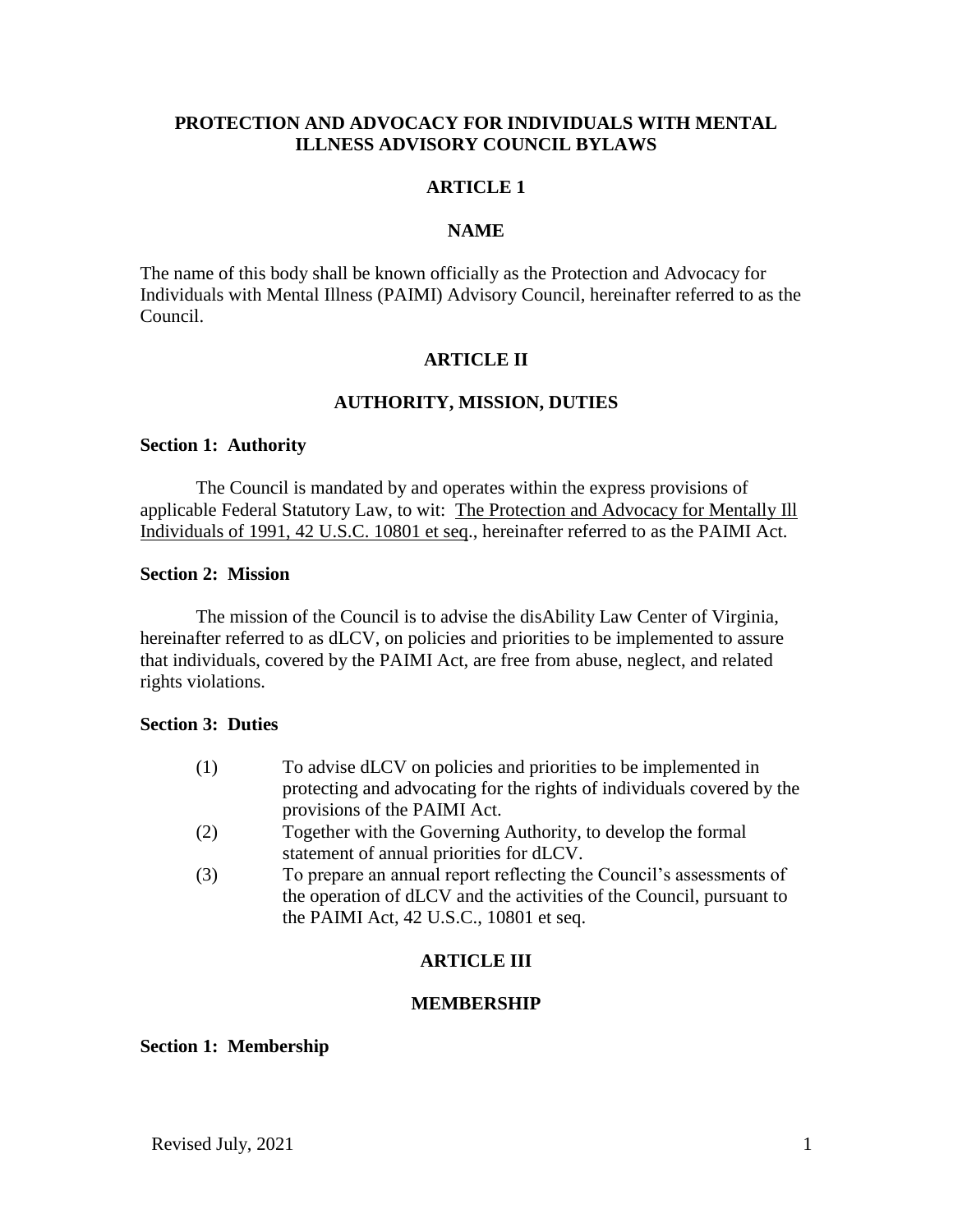The Council shall be composed of twelve to fifteen members and shall be broadly representative of the population served by dLCV. The membership of the Council shall include attorneys, mental health professionals, individuals knowledgeable about mental illness, providers of mental health services, individuals who have received or are receiving mental health services, and family members. The PAIMI Act requires at least sixty percent of the membership of the Council to be composed of individuals who have received or are receiving mental health services or who are family members of such individuals. The Council shall include at least one member who is a family member and primary caregiver for an individual who is a minor child who has received or is receiving mental health services. No two members of the same household may serve on the Council. The Chairperson must have received or is receiving mental health services or is a family member of someone who has received or is receiving mental health services.

#### **Section 2: Terms of Membership**

The Council shall make recommendations for appointments or dismissals to the Executive Director of dLCV. The Executive Director shall submit the Council's recommendations along with the Director's concurrence or disagreement with those recommendations to the President of the Board of disAbility Law Center of Virginia. The President of the Board, following established Board guidelines, shall appoint Council members to serve an initial four-year term. The President of the Board may remove a member from the Council for cause. A member of the Council, who has been appointed for a term may serve two consecutive four year terms (eight years). Upon the expiration date, with a two-year respite, the former Council member may be appointed for a fouryear term, then be eligible for an additional four-year term.

### **ARTICLE IV**

### **ORGANIZATION**

### **Section 1: Officers**

The officers of the Council shall consist of the Chairperson, Vice-Chairperson, and Secretary.

#### **Section 2: Terms of Office**

The Council shall elect its officers each year with terms of office beginning January 1.

#### **Section 3: Nominations**

Members shall self-nominate or be nominated by other Members for Office positions.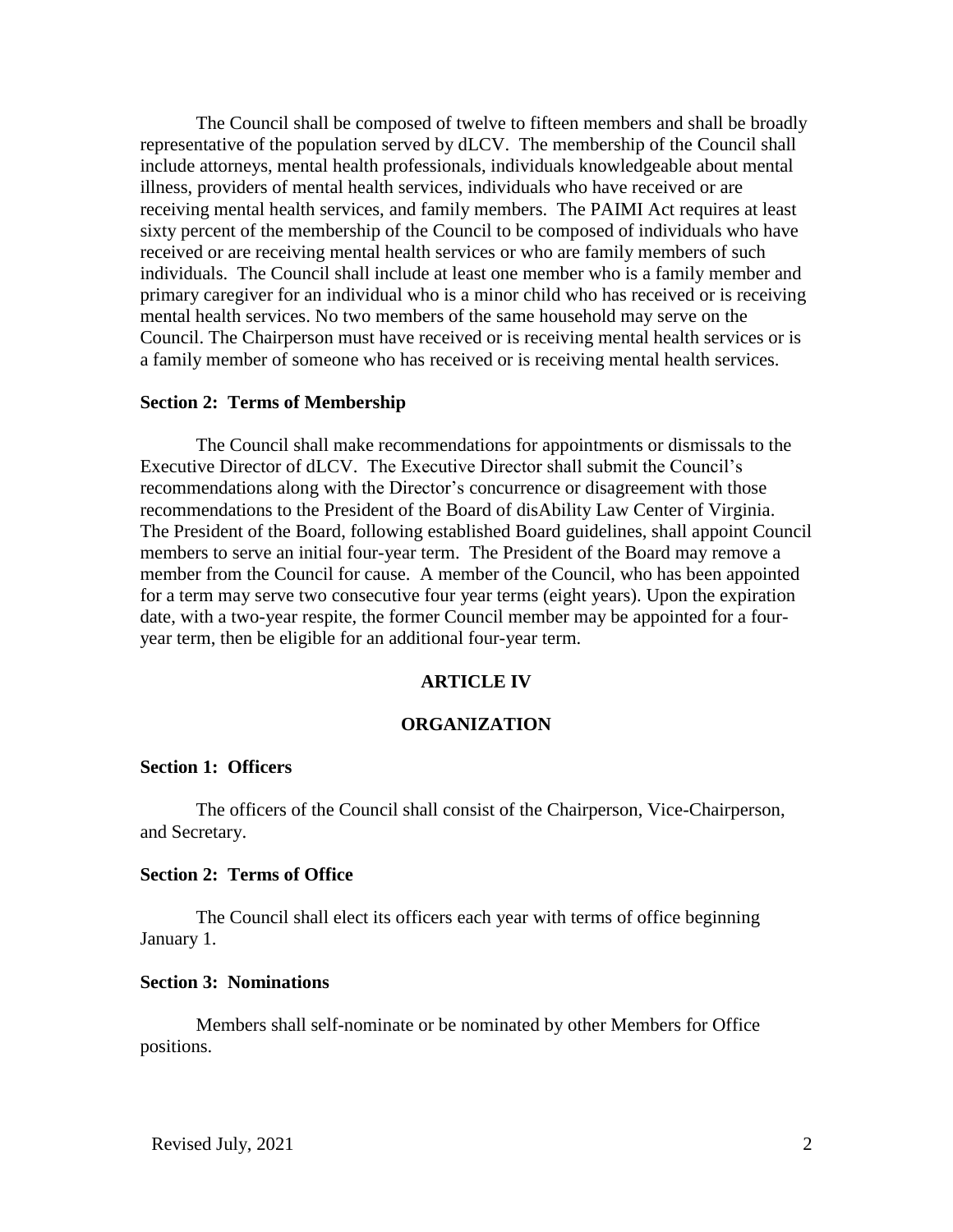## **Section 4: Elections**

Voting on the nominations by the Council shall take place annually at the last meeting of the year. An affirmative vote of a simple majority of Council members present at the last meeting of the year shall be required for election of officers.

# **Section 5: Vacancies**

Should the position of Chairperson become vacant for any reason during the elected Term of Office, the Vice-Chairperson will assume the duties of the Chairperson and shall continue to discharge those duties for as long as the vacancy persists. Should the Vice Chairperson or Secretary position become vacant for any reason during the elected Term of Office, the Council will hold a special election at the following meeting to fill the position through the last meeting of the year. Should a vacancy occur on the Steering Committee of the Council, the Steering Committee will offer a name to the Council for approval to fill the vacancy.

## **Section 6: Duties of Officers**

**Chairperson:** The Chairperson shall preside at all meetings of the Council and the Steering Committee. The Chairperson shall be an ex-officio member of all committees of the Council. The Chairperson shall be the official representative of the Council but may delegate this responsibility to other Council members as appropriate and necessary. The Chairperson also serves on the dLCV Board of Directors.

**Vice-Chairperson:** In absence of the Chairperson, the Vice-Chairperson shall perform the duties of the Chairperson, and when so acting, shall have all the powers of and be subject to all restrictions upon the Chairperson.

**Secretary:** The Secretary shall be responsible for the process by which the minutes of the Council meetings are taken. The Secretary shall approve a draft of the minutes of the Council meetings and shall sign the minutes in the form in which they are approved by the Council. The Secretary, acting in close consultation with dLCV, shall assure that the minutes, as approved by the Council, are securely kept as a public record of Council activities.

# **Section 7: Removal from Office**

A special meeting may be called if there is a concern with an Officer's performance. The Council shall make attempts to correct the Officer's performance prior to voting to nominate removal. An affirmative two-thirds vote of Councilmembers will be required to nominate removal of an Officer from their position. The President of the Board will make the determination to remove an Officer.

# **ARTICLE V**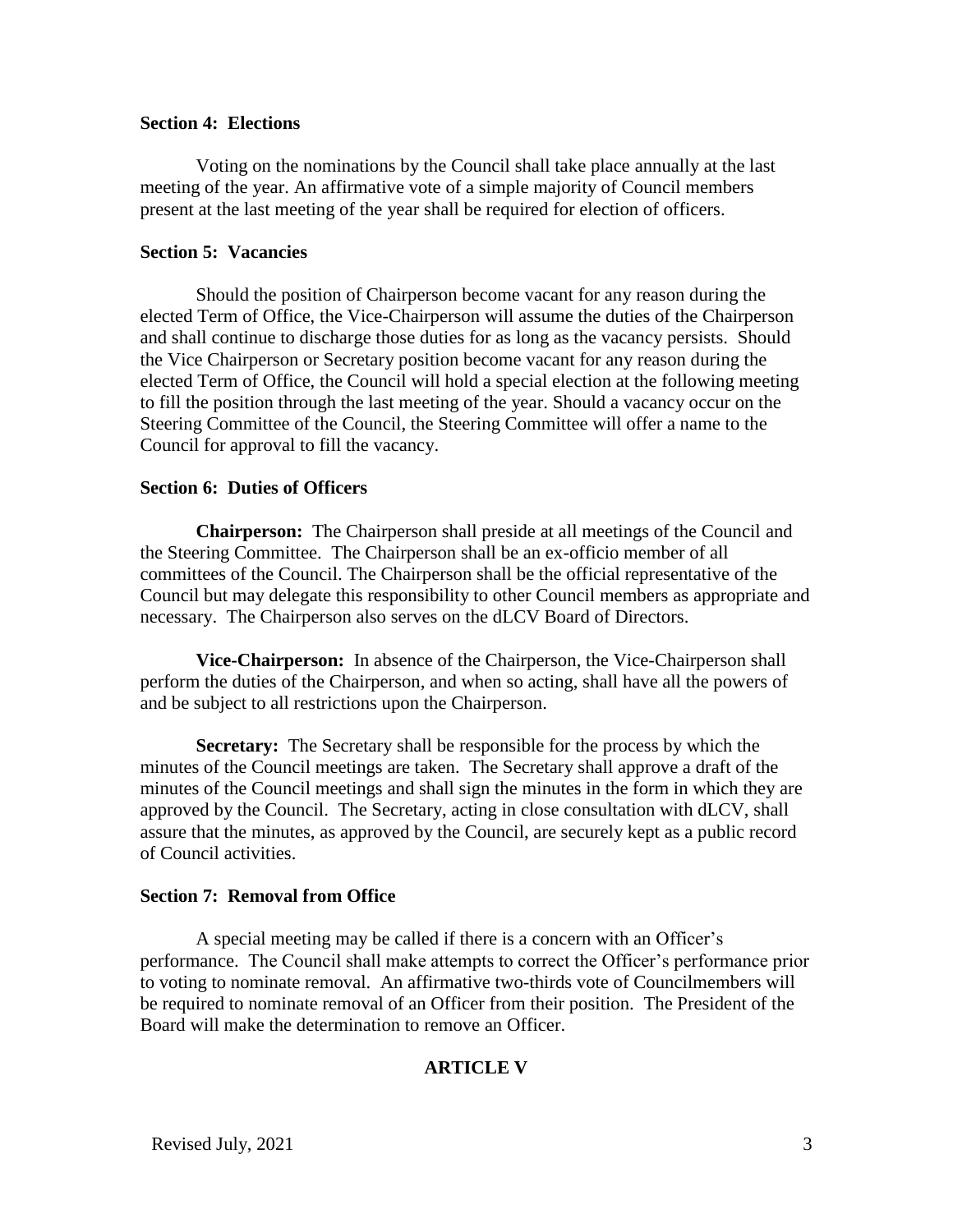## **STEERING COMMITTEE**

### **Section 1: Composition**

The Steering Committee shall consist of the Chairperson, Vice-Chairperson, Secretary, and Committee Chairpersons. The dLCV liaison to the PAIMI Advisory Council will serve as a non-voting member of the Steering Committee in an advisory role.

#### **Section 2: Duties**

In emergency situations, the Chairperson shall call a meeting of the Steering Committee. The Steering Committee shall act on behalf of the Council in circumstances where the failure to act prior to the next Council meeting would disrupt the operations of the Council. The Steering Committee shall keep the Council fully informed.

### **Section 3: Meetings and Quorum**

The quorum required for a Steering Committee meeting shall be three members.

### **ARTICLE VI**

### **CONDUCT OF MEETINGS**

#### **Section 1: Meetings**

Regular meetings of the Council shall be held four times each year. The schedule will be approved annually. This schedule may be modified by a majority vote of the Council. Special meetings may be called by the Chairperson or upon the request of three (3) Council members.

### **Section 2: Attendance at Regularly Scheduled Meetings**

Council members are expected to attend regularly scheduled Council meetings. dLCV will make reasonable and necessary accommodations to facilitate the regular attendance of Council members at approved Council functions. Any council member who has two unexcused absences out of the four quarterly scheduled meetings may be removed, by the President of the Board, from membership on the Council. When compelling circumstances result in removal from the Council, the President of the Board may reappoint that individual to the Council in the future.

## **Section 3: Voting**

Each member of the Council shall have one vote. In order to establish a quorum for the Council meetings, a simple majority of those members currently on the Council must be present.

Revised July, 2021 4